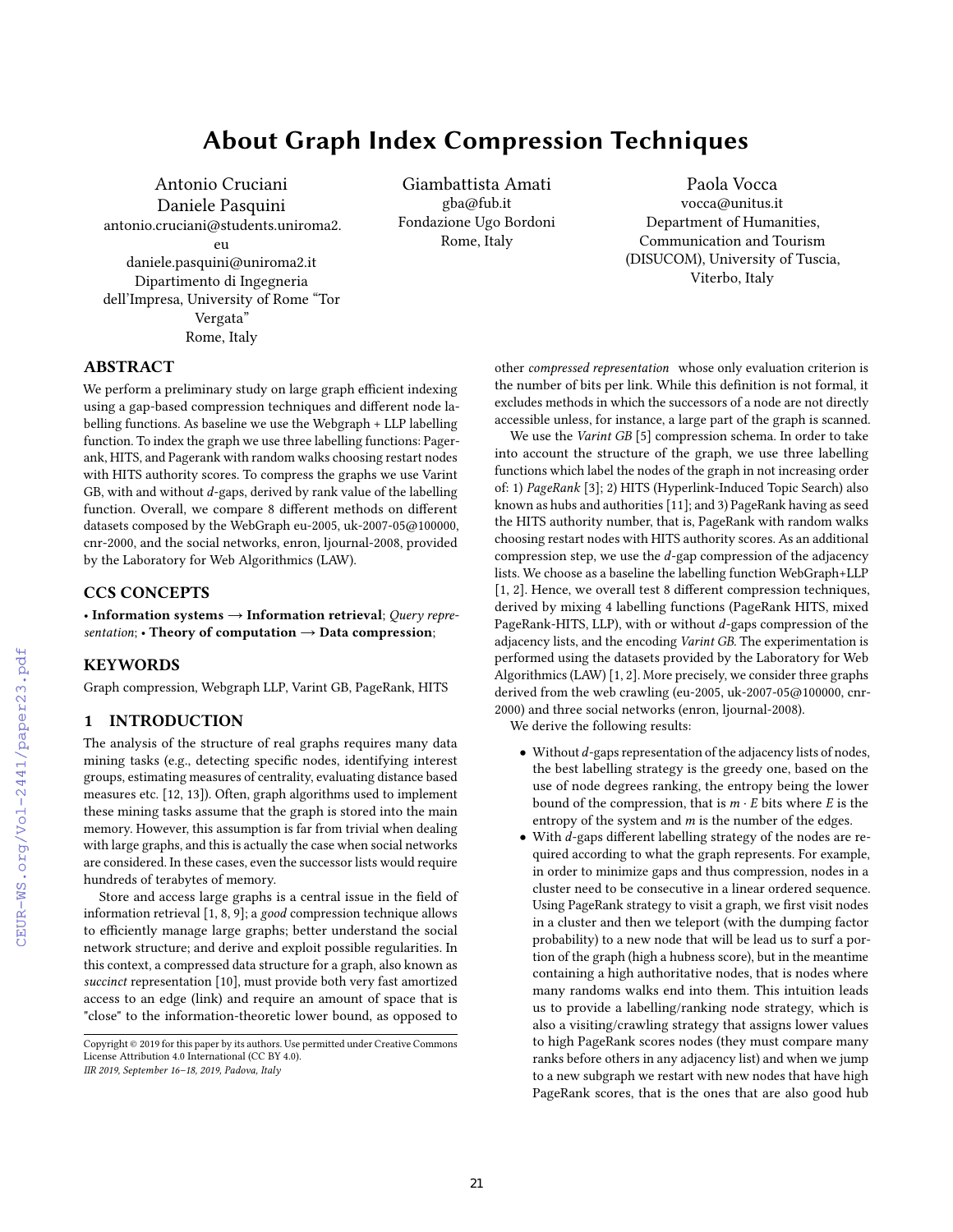nodes. HITS authority nodes are indeed the authoritative nodes that contain also good hub nodes in their random walks. This remark suggests us to use PageRank with restart nodes. These restart nodes are those that have the highest HITS authoritative scores.

• Experiments show that the best strategy for web collections (uk-2007-05@100000 and cnr-2000) is the webGraph+LLP strategy. For other kind of graphs the other labelling functions produce better results, even if we still need to assess which is the best strategy which allows to obtain an optimal compression. In the specific case of social networks, for example, we need to combine hub and authority scores to linearly order the nodes of graphs and thus compress the graph indexes by the d-gap. It seems that using PageRank scores with restart nodes with HITS authoritative scores is a very intuitive and promising strategy to model minimal d-gap distributions in the adjacency lists of the nodes.

The paper is organized as follows: In Section 2 we formally define all the tools used; Section 3, the development platform is presented, while in Section 4 we describe the results of the experimentations. Finally, in Section 5, we conclude and present further investigation directions.

# 2 BASIC DEFINITIONS AND FRAMEWORK DESCRIPTION

In this section we describe both the compression schema and the labelling functions used to exploit the graph structure and, hence, to obtain a more efficient compression. For lack of space we do not describe the framework WebGraph+LLP that we use as a benchmark for our analysis. A detailed description can be found in [1, 2].

#### 2.1 Compression schema

Varint GB. The VarInt GB or Group VarInt is a variant of the VarInt compression scheme proposed by Jeff Dean at the 2009 WSDM conference[5]. The idea of this technique is to encode the integers in groups of four at a time. Each group is preceded by a prefix of a byte which is composed of four pairs of bits that specify the length of each integer following the prefix. For example, the following prefix byte:

#### <sup>00</sup>, <sup>00</sup>, <sup>01</sup>, <sup>10</sup>

indicates that the following four integers are of length, respectively: one byte, one byte, two bytes and three bytes. So each group of four integers occupies a space ranging from 5 to 17 bytes. A simple search table based on the prefix bytes can therefore be used to decode the encoding. The advantage of this coding schema is that the values can be decoded with fewer branching errors and less bit-to-bit operations.

Another important coding is the Elias  $\gamma$ -code, that we may use in the experimentation, but it is not important to the final aim of this preliminary work because it is the  $d$ -gap generation that matters in the comparison of labelling strategies. For sake of completeness we remind that the Elias  $\gamma$ -code is an efficient encoding algorithm widely used in practice [7]. The idea of this technique is as follows: Given an integer  $x \geq 1$  it is "broken" into two components  $n = 1 + \lfloor \log_2 x \rfloor$  which encode, in unary, the length of x in binary and  $r = x - 2^{\lfloor \log_2 x \rfloor}$  the carry, which is coded in binary. The unary component,  $n$ , specifies the number of bits needed to encode  $x$ , and the binary component,  $r$ , is encoded using  $\lfloor \log_2 x \rfloor$  bits.

#### 2.2 Labelling Functions

The compression schema above described are designed to compress any type of information without taking into account the specificity of the data set under examination. In the case of graphs represented by adjacency lists it is possible to perform some optimizations.

Generally, input graphs are represented by lists of arcs or edges, that is, each node is represented by an integer and each row of the input file represents an arc (clearly an arc is represented by a pair of integers  $(u, v)$ ). So first we need to convert the list of edges into an adjacency list and then apply the encoding algorithms on the adjacency list. Since we have to deal with large graphs it is very likely that there are nodes with indexes represented by very large integers.

We now tackle the problem on how to encode the adjacency list of the nodes of a graph in order to have the optimal compression scheme.

We first try to label nodes in not increasing order of frequencies (node with higher frequency are encoded with a lower label). Unfortunately, the frequency it is not sufficient to capture the structure of real large graphs, for which the degree distribution is not enough to minimize d-gap cost labelling of complex graphs. Instead, we use three different labeling functions:1) PageRank [3]; 2) HITS (Hyperlink-Induced Topic Search) also known as hubs and authorities [11]; and 3) PageRank having as seed the HITS number. PageRank Index PageRank index was introduced in [3] and it recursively quantifies a "value" or the PageRank of a node based on: (i) the number of links it receives, (ii) the link propensity of the linkers (that is, the number of outgoing links of each in-going node), and (iii) the centrality of the linkers, that is their PageRank. According to Google $^1$ : PageRank index works by counting the number and quality of links to a page to determine a rough estimate of how important the website is. The underlying assumption is that more important websites are likely to receive more links from other websites. It is mathematically defined as:

$$
C_{PR}(v) = \alpha \sum_{v \in N^{-}(u)} a_{vu} \frac{C_{PR}(v)}{|N^{+}(v)|} + \frac{1-\alpha}{n}, \qquad (1)
$$

where  $N^+(u)$   $(N^-(u))$  is the set of vertices  $v \in V$  linked to u<br>the outgoing (in-coming) edges that is such that  $(u,v) \in E$ with outgoing (in-coming) edges, that is such that  $(u, v) \in E$  (  $(v, u) \in E$ , respectively) and  $n = |V|$ . Additionally,  $\alpha$  is the *damping* factor which models the probability that, in a random walk on the network the walk will stop. It is generally assumed that the damping factor will be set around <sup>0</sup>.<sup>85</sup> [3]. Hence, according to the PageRank index, a node is important if it is linked from other node with high PageRank index and, at the same time, it links parsimonious nodes or if it is highly linked.

HITS Hypertext Induced Topics Search (HITS) was developed by Jon Kleinberg [11] and it identifies good authorities and hubs for a topic by assigning two numbers to a page: an authority and a

<sup>&</sup>lt;sup>1</sup>Facts about Google and Competition. https://web.archive.org/web/20111104131332/ https://www.google.com/competition/howgooglesearchworks.html

Archived from the original on 4 November 2011. Retrieved 12 July 2014.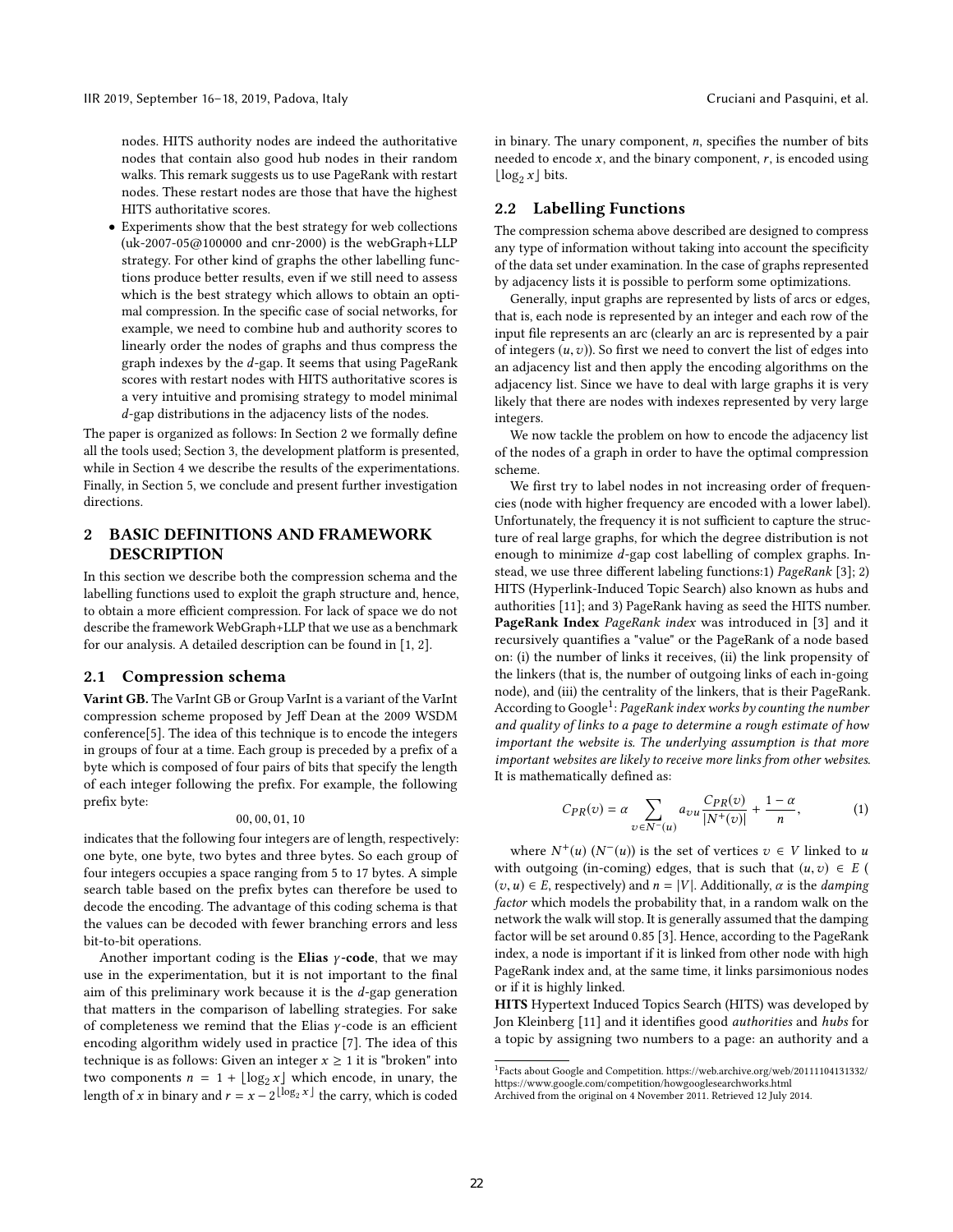hub weight. An authority is a page that many hubs link to; a hub is a page that links to many authorities. The weights are defined recursively. A higher authority weight occurs if the page is pointed to by pages with high hub weights. A higher hub weight occurs if the page points to many pages with high authority weights.

# 2.3 d-Gap

To obtain a better compression, we can use a technique used in Information Retrieval, that is to encode the differences of the ranks of the elements of the adjacency list instead of the ranks themselves. Since the lists of each node are sorted in ascending order, the differences (called d-gaps) must be positive integers greater than zero. We show an example of this technique: Let  $\{i_1, i_2, i_3, i_4, \ldots\}$  be the adjacency list of a node x, then the d-Gap encoding is  $\{i_1, i_2 - i_1, i_3$  $i_2, i_4 - 1_3, \ldots$ . This technique allows us to obtain smaller dimensions than the original list and therefore also smaller encodings than those applied to the original adjacency list. It is clear that this technique is Lossless, since there is no lost of information because the original integers, given the integers encoded with  $d$ -gap, can be easily reconstructed.

# 3 IMPLEMENTATION

# 3.1 Development environment

The development environment is based on Apache Spark. As for the data structure used, we used the Bytes structure for the VarInt GB encoding. The compression of the instances and the gaps construction have been made in a distributed environment with Spark Python on a cluster of 8 CX Server machines 2550 Fujitsu (CX 400 M1) with 32 GB of memory each and CPU Xeon e5 1620 v4. All the data are stored on distrubuted files (HDFS). ' To optimize

the encoding time of the posting lists we used bitwise operations.

#### 3.2 Apache Spark Implementation

We used the Apache Spark framework to convert the original graph data structure from the edge list to the posting list; to relabel and then to compress the graph. First we perform a **map** job for reading the edge list and to obtain the RDD of the edge list where each element is a tuple ⟨source, target⟩; then, for what concern the relabeling task, given the RDDs where vertices are ordered in not increasing order of HITS, Pagerank or HITS+Pagerank, we:

- 1) relabel each node in increasing order, starting from 0, of HITS, Pagerank or HITS+Pagerank scores;
- 2) excute a **map** job on the RDD edge list assigning to each vertex the new label obtained in 1).

As a next step, we produce the adjacency list data structure from the renamed RDD edge list. We execute a **map** job for converting the target vertex of each tuple in a list of one element, ⟨source, [target]⟩, and then perform a **reduceByKey** function using the RDD with the relabeled tuples, concatenating the target value lists, so obtaining the adjacency list. Now, as for the d-Gap compression, we use a **map** job to apply to each list of the adjacency list the d**-Gap** function. As a last step, we execute again the **map** function to the new RDD (the adjacency list data structure) in order to execute the Varint GB encoding function.

#### 3.3 Datasets

As a test set we used six graphs from the WebGraph datasets [1, 2]. Table 1 reports the graphs dimensions.

- eu-2005: A small crawl of the .eu domain, mainly useful for debugging and testing purposes. This graph exhibits a very low locality, probably because the crawl was quite shallow (and the chosen domain is quite artificial anyway).
- uk-2007-05@100000: This graph has been artificially generated from uk-2007-05. It is a ball (in the graph metric sense) of 100000 nodes centered at a random node. It simulates the result of a small breadth-first crawl around the node.
- enron: This dataset was made public by the Federal Energy Regulatory Commission during its investigations: it is a partially anonymised corpus of e-mail messages exchanged by some Enron employees (mostly part of the senior management). We turned this dataset into a directed graph, whose nodes represent people and with an arc from  $x$  to  $y$  whenever  $y$  was the recipient of (at least) a message sent by x.
- ljournal-2008: LiveJournal is a virtual-community social site started in 1999: nodes are users and there is an arc from x to  $y$  if x registered  $y$  among his friends. It is not necessary to ask  $y$  permission, so the graph is directed). This graph is the snapshot used in [4].

• cnr-2000: A very small crawl of the Italian CNR domain, mainly useful for debugging and testing purposes.

| graph             | nodes   | arcs     |  |  |
|-------------------|---------|----------|--|--|
| eu-2005           | 862664  | 19235140 |  |  |
| uk-2007-05@100000 | 100000  | 3050615  |  |  |
| enron             | 69244   | 276143   |  |  |
| ljournal-2008     | 5363260 | 79023142 |  |  |
| cnr-2000          | 325557  | 3216152  |  |  |

cnr-2000 325557 3216152

Table 1: Datasets dimensions

# 4 ANALYSIS

Our main focus is to determine on the best graphs labelling technique for compression. The behavior of a labelling technique, among other features, mostly depends on the type or nature of the graph that we want to compress. Indeed, our conjecture is that the LLP strategy is not optimal when the graph is generated by a Social Network while it is optimal when the graph a portion/instance of the Web Graph. This is due to the topological differences of this class of graphs and to the crawling techniques used to discover them. Considering the Web Graphs, a typical crawling policy is to use a BFS to visit in a lexicographical order urls pointing to other pages. By doing this, we cluster implicitly nodes by their hosting domains, with a higher probability that many links are internal to the domain, and thus it can capture the scale free property of the network. Our experiments show (see Table 2 that LLP is optimal for this class of graphs because for each cluster it labels the adjacent vertices with close integer values allowing to get small size gaps for each posting list of each node of each cluster. However, from our experiments, for Social Network graphs there is a better labelling technique that